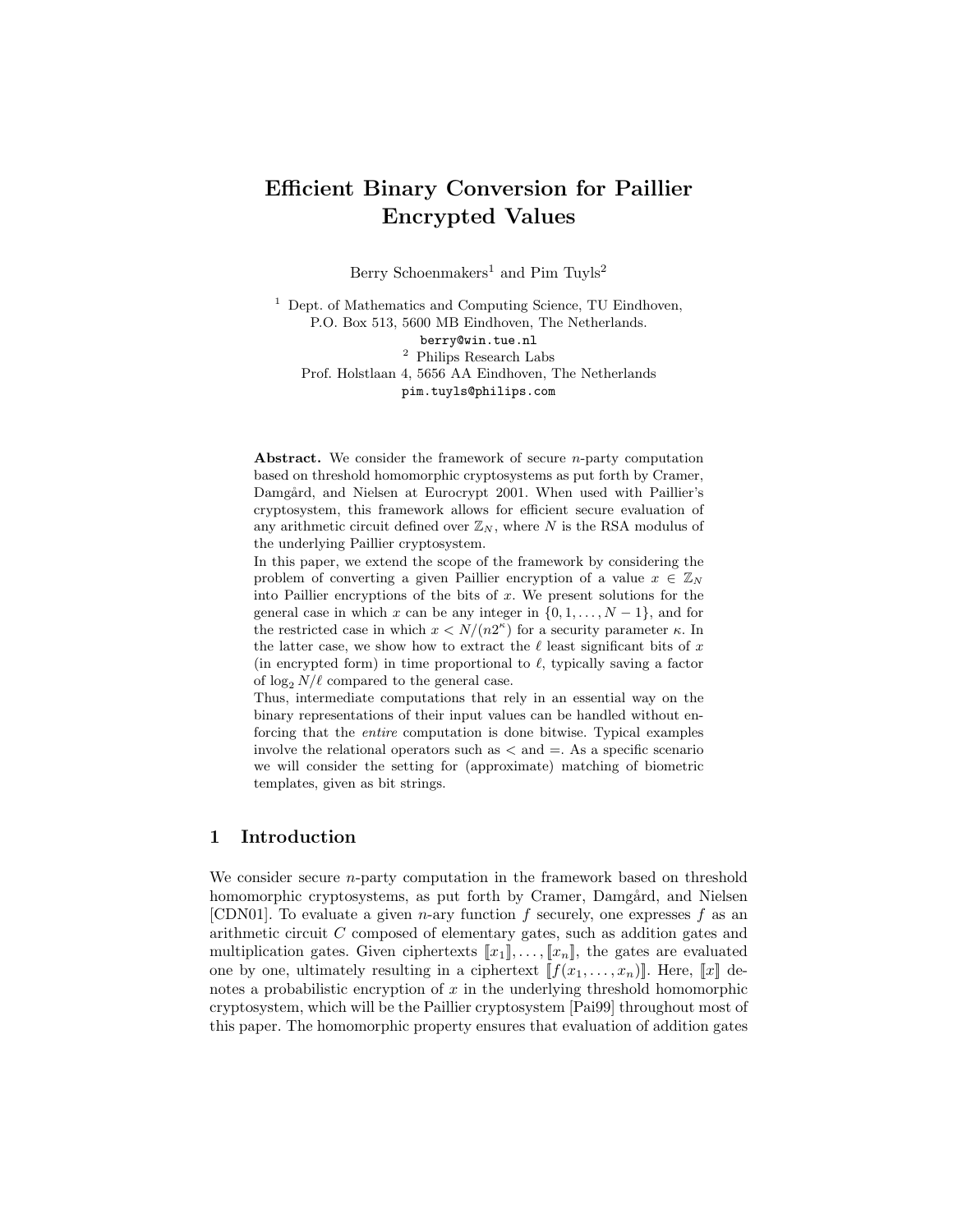is essentially for free, as addition may simply be done by multiplying two ciphertexts. For multiplication gates, however, one needs a joint protocol involving at least one threshold decryption in the underlying cryptosystem.

An important feature of this type of protocols for secure computation is that the communication complexity, which is the dominating complexity measure, is  $O(nk|C|)$  bits, where k is a security parameter, and |C| is the number of (multiplication) gates of circuit  $C$ . Moreover, if Paillier is used as the underlying cryptosystem, the result of [CDN01] is particularly efficient in handling arithmetic with large numbers. Each arithmetic gate handles integer values modulo  $N$ , where  $N$  is the RSA modulus used for Paillier, at a cost *independent* of the size of these integers.

Arithmetic circuits for functions that also involve some bit-oriented steps tend to be inefficient, as can be seen from the following simple but somewhat contrived example. Consider the function  $ws(x_1, \ldots, x_n)$  which outputs the Hamming weight of the binary representation of the sum  $\sum_{i=1}^{n} x_i$  of the inputs  $x_i$ , which are assumed to be from a bounded range,  $0 \leq x_i \leq 2^{64}$  say. Lacking an efficient secure conversion of an integer value into its binary presentation, the natural thing to do would be to require that the inputs  $x_i$  are given bitwise (hence as 64 encrypted bits each), and perform the entire computation bitwise. This way, however, no advantage is taken from the potential of arithmetic circuits.

In this paper, we address this shortcoming by means of efficient protocols for securely converting an integer into its binary representation. Such a protocol can be viewed as a new type of gate, next to the addition/subtraction gates and multiplication/division gates that are already known from [CDN01]. We call it the BITREP gate. So, on input  $[[x]]$ ,  $0 \le x < 2<sup>m</sup>$ , a BITREP gate outputs  $[x_0], \ldots, [x_{m-1}],$  of course, without leaking any information on x.

A moment's thought will reveal that an efficient BITREP gate is only feasible if a cryptosystem such as Paillier is used as the underlying cryptosystem. For instance, the approach of [ST04], which is based on the homomorphic ElGamal cryptosystem, cannot lead to an efficient BITREP gate: given  $\llbracket x \rrbracket$ ,  $0 \le x < 2^m$ , extracting  $x$  cannot be done in time polynomial in  $m$ , as it involves solving a discrete log problem even when one knows the private key for  $\llbracket \cdot \rrbracket$  (if  $\llbracket x \rrbracket$  =  $(g<sup>r</sup>, h<sup>r</sup>g<sup>x</sup>)$ , one needs to recover x from  $g<sup>x</sup>$ ). For a Paillier ciphertext of the form  $g^x r^N$  mod  $N^2$ , there is no such contradiction as x can be recovered efficiently if one knows the private key.

As a related problem, we will also provide an efficient protocol for computing the least significant bits of an encrypted value, called an LSB gate. Clearly, a cascade of LSB gates can also be used to implement a BITREP gate, but our solutions for these gates will be of independent interest. The complexity of the LSB gate is independent of m, for input  $[x]$ ,  $0 \le x < 2<sup>m</sup>$ , under a mild restriction on m in terms of N, such as  $m+100 < \log_2 N$  (in general,  $m+\kappa+\log_2 n < \log_2 N$ , for a security parameter  $\kappa$ ).

As a further motivation for studying these problems we like to point out the following application. Consider a constrained device which must send a certain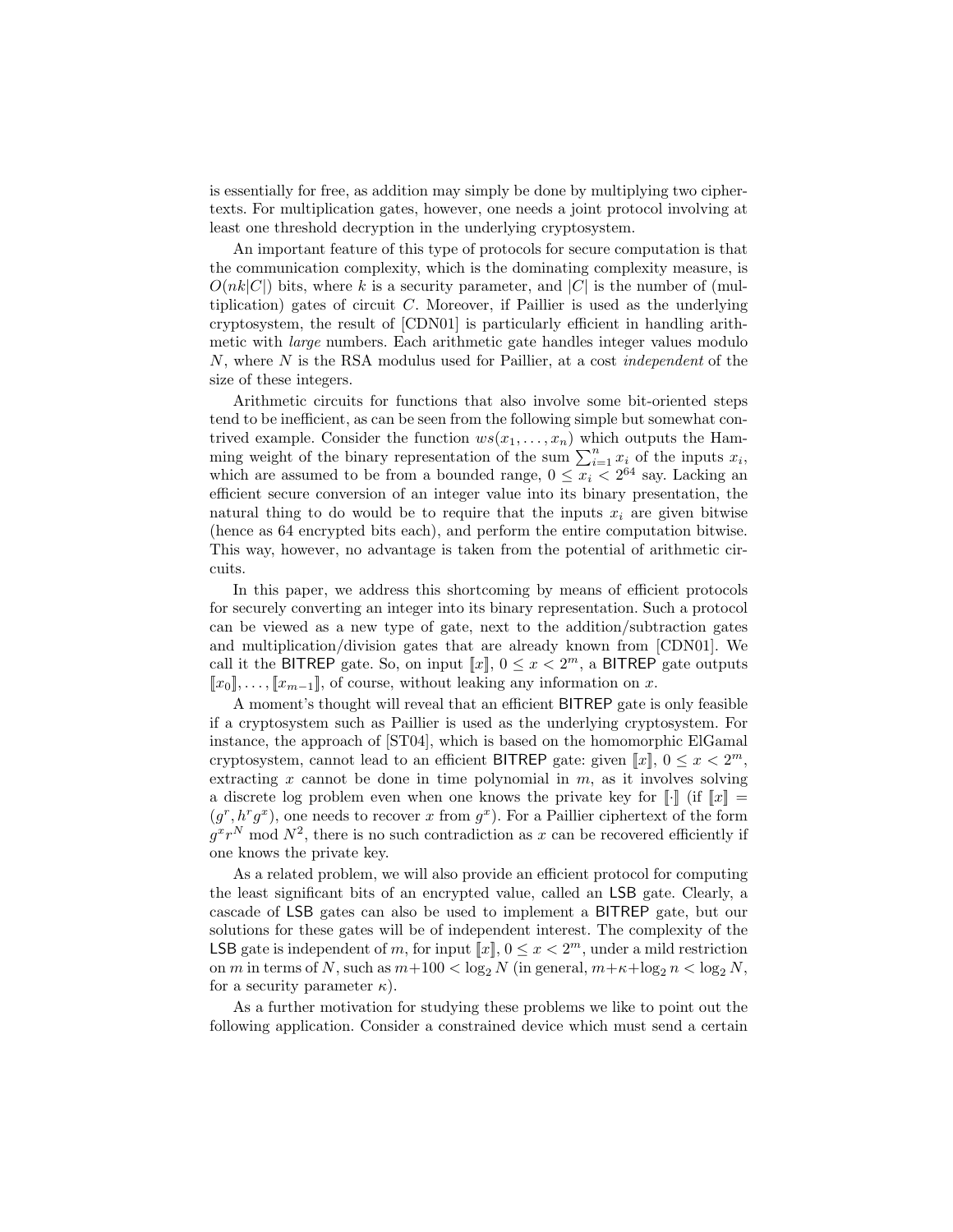number of bits (ranging from a few hundred to a few thousand), which will be processed further as inputs to a secure computation. The obvious approach of sending a separate Paillier encryption for each of these many bits, however, may be completely infeasible. Given the BITREP gate, it suffices if the device packs the bits into one or more large integers, and sends these out using a single Paillier encryption per integer.

A particularly interesting case of this scenario can be seen in the context of biometric authentication. A tamper-resistant measuring device will obtain a biometric sample, e.g., an IrisCode $\mathbb R$  consisting of 512 bytes, which it sends out using a couple of Paillier encryptions. At the server side, the BITREP gate may then be applied to obtain the encrypted bits, which are subsequently used to evaluate securely whether the sample matches a stored (encrypted) biometric template, which was previously obtained during enrollment. In such a system, biometric details are never exposed in the clear, except in the measuring device during capture. The relevance of such an approach has been argued, e.g. in [DRS04,TG04,KAMR04].

#### Our Contributions

We present new *n*-party protocols for several variants of the problem of securely computing the binary representation of an integer value. In each case we make essential use of the Paillier cryptosystem (or variations thereof). The most general solution, which we call the BITREP gate, handles input values that can be any integer in  $\{0, \ldots, N-1\}$ , where N is an RSA modulus of  $k = \log_2 N$ bits. The broadcast complexity of the BITREP gate ranges between  $O(nk^2)$  and  $O(n^2k^2 \log k)$  depending on which subprotocols are used (e.g., for the generation of jointly random bits).

Since  $k$  is large, ranging from 1024 to 2048 say, the cost of the BITREP gate is high even if the actual inputs are known to lie in a much smaller range than  $\{0, \ldots, N-1\}$ . Therefore, we also consider the case that the input values are from a limited range  $\{0, \ldots, 2^m - 1\}$ ,  $m < k - \kappa - \log_2 n$ , where  $\kappa$  is a security parameter to be set such that  $2^{-\kappa}$  is negligible. In this case, we show how to reduce the broadcast complexity by a factor of  $k/m$  compared to the general case. The bound on m is not a severe restriction as typically  $\kappa + \log_2 n$  is much smaller than  $k$ .

Finally, again for input values in  $\{0, \ldots, 2^m-1\}$ ,  $m < k - k - \log_2 n$ , we show how to extract the least significant bit in time *independent* of  $m$  (LSB) gate). More generally, we show how to extract the  $\ell$  least significant bits in time proportional to  $\ell$  (LSBs gate). The broadcast complexity is reduced accordingly, by a factor  $k/\ell$  compared to the general solution, independent of m.

Apart from these new protocols (which rely on a special application of  $O(1)$ ) interval proofs), we also show how to integrate the security proofs for these new gates in the framework of [CDN01]. First, we observe that the security proof of [CDN01] actually achieves a tight reduction, namely that a distinguisher of the simulated vs. real protocol is transformed into a distinguisher for the underlying cryptosystem without loss in success probability. Secondly, the proof of [CDN01]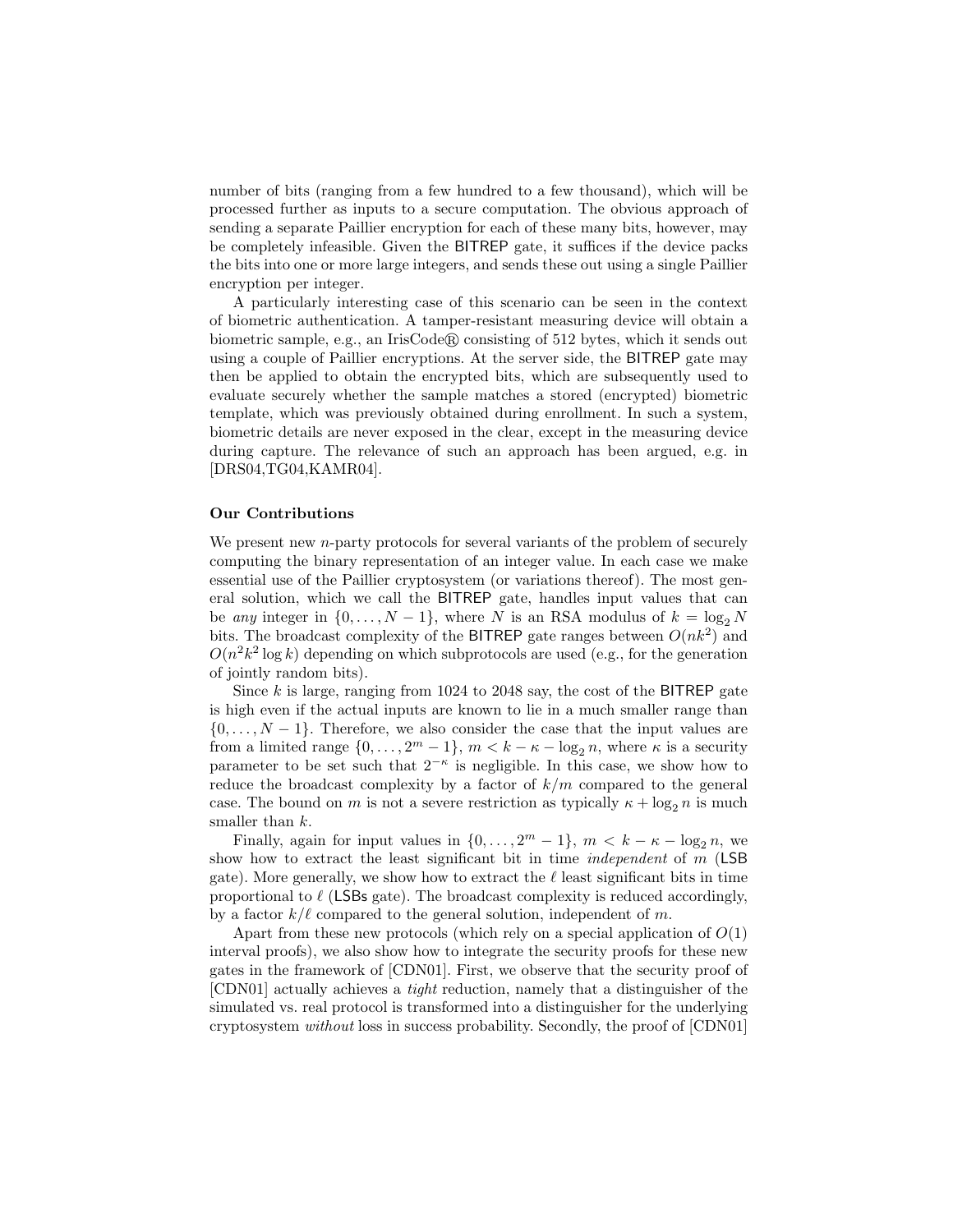is modular in the sense that a statistically indistinguishable simulation is given for each of the basic gates separately: e.g., the multiplication gate is simulated given inputs  $\llbracket x \rrbracket$ ,  $\llbracket y \rrbracket$  and corresponding output  $\llbracket xy \rrbracket$ .

To retain the tightness and modularity, however, we need to state the security for a gate such as a BITREP gate in a particular way. It turns out to be impossible to simulate our BITREP gate given only input  $\llbracket x \rrbracket$  and corresponding outputs  $[x_0], \ldots, [x_{m-1}]$ . The reason is that the protocol for the BITREP gate produces additional encryptions such as  $\llbracket x_0 x_1 \rrbracket$  and encryptions of other monomials as intermediate results, which cannot be computed by the simulator! This is an interesting phenomenon and we show how to extend the framework of [CDN01] to handle it. The LSB gate can easily be simulated, though, given just the input  $\llbracket x \rrbracket$  and corresponding output  $\llbracket x_0 \rrbracket$ .

We also highlight some applications of the new gates. A similar tradeoff as mentioned above for biometric authentication is possible in the context of electronic voting protocols, where one would like to minimize the effort required of the voter in casting an encrypted ballot (e.g., when the voter's client software needs to run on a simple mobile phone). This problem has already been considered in [DJ02], where incidentally Paillier encryption is used as well. Using a BITREP gate one gets an interesting alternative to [DJ02]. To vote for a single candidate  $x, 0 \leq x < 2^m$  say, one simply lets the voter release an encryption  $\llbracket x \rrbracket$ . To tally these votes we use the radix M representation of [CFSY96], where  $M$  is an integer larger than the number of voters. A vote  $x$  will thus contribute  $M<sup>x</sup>$  to the final tally, represented as an integer in radix  $M$ . To compute this exponentiation securely, one first computes  $[x_0], \ldots, [x_{m-1}]$  from  $[x]$ , using the BITREP gate. Noting that  $M^{x_0} = 1 + x_0(M-1)$  and so on, it follows that  $\llbracket M^x \rrbracket$ can be computed securely, using  $O(m)$  multiplication gates. The so-obtained encryptions  $[M^x]$  (for all voters) are then multiplied together and one gets, upon decryption, the election result in radix M representation.

#### Related Work

Independent of our work, the problem of securely computing the bits of an integer value has been studied recently by Damgård et al.  $[DFK^+06]$ . An obvious difference is they consider the unconditional setting, whereas we consider the cryptographic model. This is reflected by the use of sharings (for an underlying linear secret sharing scheme) in their case vs. the use of encryptions (for an underlying threshold homomorphic cryptosystem) in our case.

The shared values as well as the shares and the arithmetic circuit in  $[DFK^+06]$ are all defined over  $\mathbb{F}_p$ , for a prime p, where the security of the protocol does not depend on the size of  $p$ . Prime  $p$  can thus be chosen freely to fit an application. For example, to make things practical, one may use moderately large primes  $p$  of 64 bits say (e.g., to ensure that inputs of a reasonable size can be handled and, also, to easily exclude some failure events that happen with  $O(1/p)$  probability). In our case, however, the arithmetic circuit will be defined over  $\mathbb{Z}_N$ , where N is the RSA modulus of a Paillier cryptosystem. Necessarily, the number  $N$  is therefore very large, say 1024 upto 2048 bits.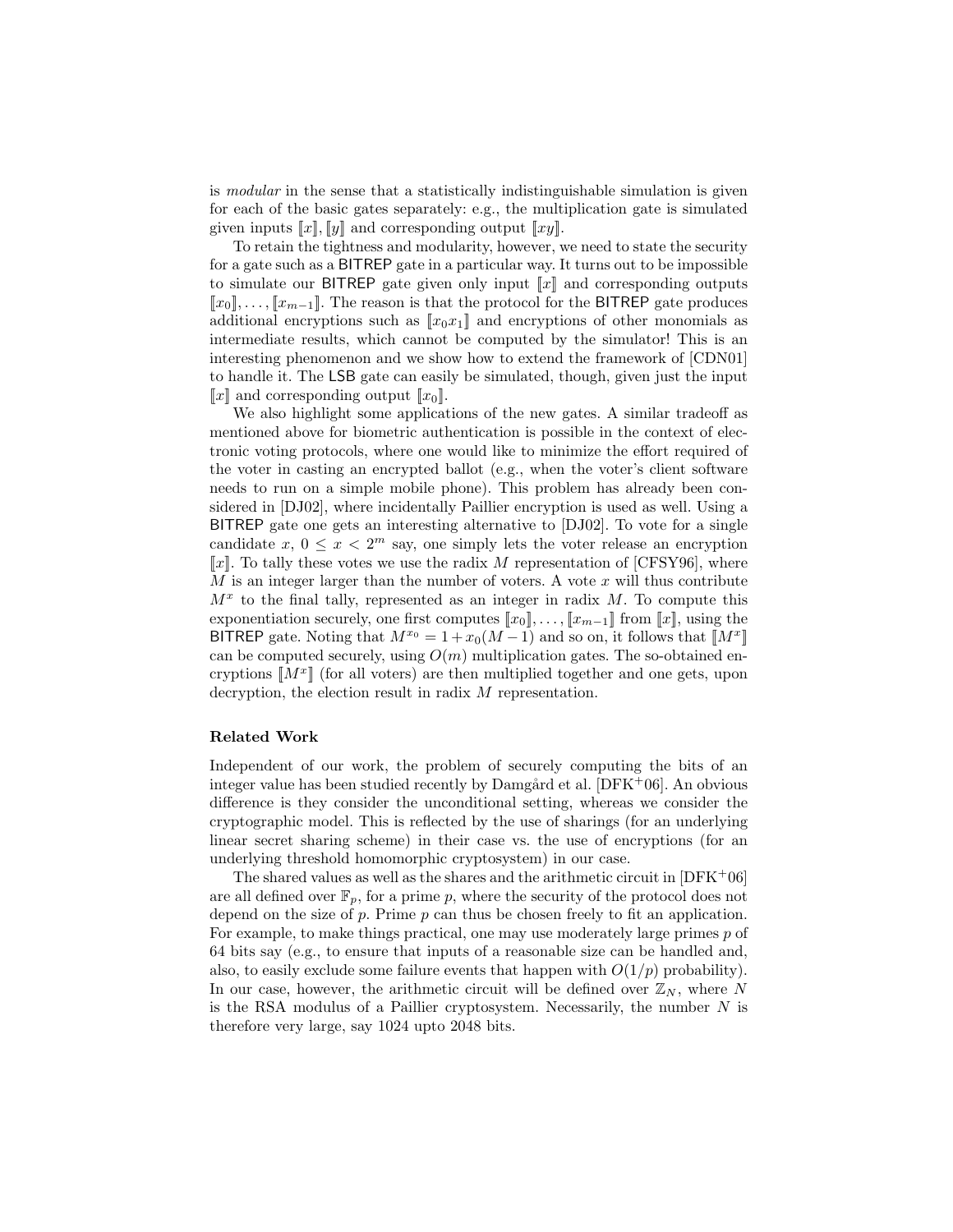The protocol of [DFK+06] for handling input values in  $\{0, \ldots, p-1\}$  and our protocol for handling input values in  $\{0, \ldots, N-1\}$  (the BITREP gate) follow the same pattern. The emphasis in  $[DFK^+06]$  is on constant round complexity (which is achieved by solving various subproblems in constant rounds). In this paper, we focus on techniques for handling inputs from a restricted range efficiently, to limit the consequences of the fact that all arithmetic is done modulo  $N$ , where N is necessarily large: informally, to extract the  $\ell$  least significant bits, the complexity of our protocol is *independent* of the size of the gap  $N - 2^{\ell}$ .

The problem of securely computing the bits of an integer value has also been considered by Algesheimer et al. [ACS02], in the unconditional setting, but restricted to the passive case. Their approach follows a more complicated pattern, involving an addition circuit for securely adding  $n$  numbers bitwise (rather than just 2 numbers as we and  $[DFK^+06]$  do), which does not readily seem to extend to the problems and solutions considered in this paper and in  $[DFK^+06]$ .

## 2 Preliminaries

In this section, we introduce some notation and present the basic tools that we need throughout the paper.

We assume the framework for secure computation based on threshold homomorphic cryptosystems of [CDN01], used with the Paillier cryptosystem. This framework allows one to securely evaluate arithmetic circuits, composed of several types of basic gates, as listed below. For simplicity, we assume that the parties  $P_1, \ldots, P_n$  evaluating the circuit coincide with the parties running the underlying  $(t + 1, n)$ -threshold Paillier cryptosystem. Here, t denotes the maximum number of statically, but actively corrupted parties tolerated by the circuit evaluation protocol. If a party fails to complete a step during any of the (sub)protocols (e.g., if a proof fails), then that party is simply discarded and the (sub)protocol is rerun by the remaining parties; we will not describe this explicitly for the protocols in this paper.

The bounds on t are as in previous papers. For  $0 \le t \le n/2$ , the case of a dishonest minority, robustness is achieved directly using the protocol of [CDN01]. For  $n/2 \leq t \leq n$ , the case of a dishonest majority, the protocol of [CDN01] can be extended in a modular way to achieve various degrees of fairness: the new property of "resource-fairness'", as introduced and studied in [GMPY06]), can be achieved under additional intractability assumptions such as the strong-RSA assumption; also, as described in [ST04], a strictly weaker form of fairness can be achieved without requiring additional assumptions, using a simple gradual release approach.

#### 2.1 Paillier Cryptosystem

The Paillier cryptosystem is a probabilistic, additively homomorphic encryption scheme, known to be semantically secure under the Decisional Composite Residuosity Assumption [Pai99]. Several variations and generalizations of the basic Paillier cryptosystem have been proposed since, see, e.g., [FPS00,DJ01,CS02,DJ03].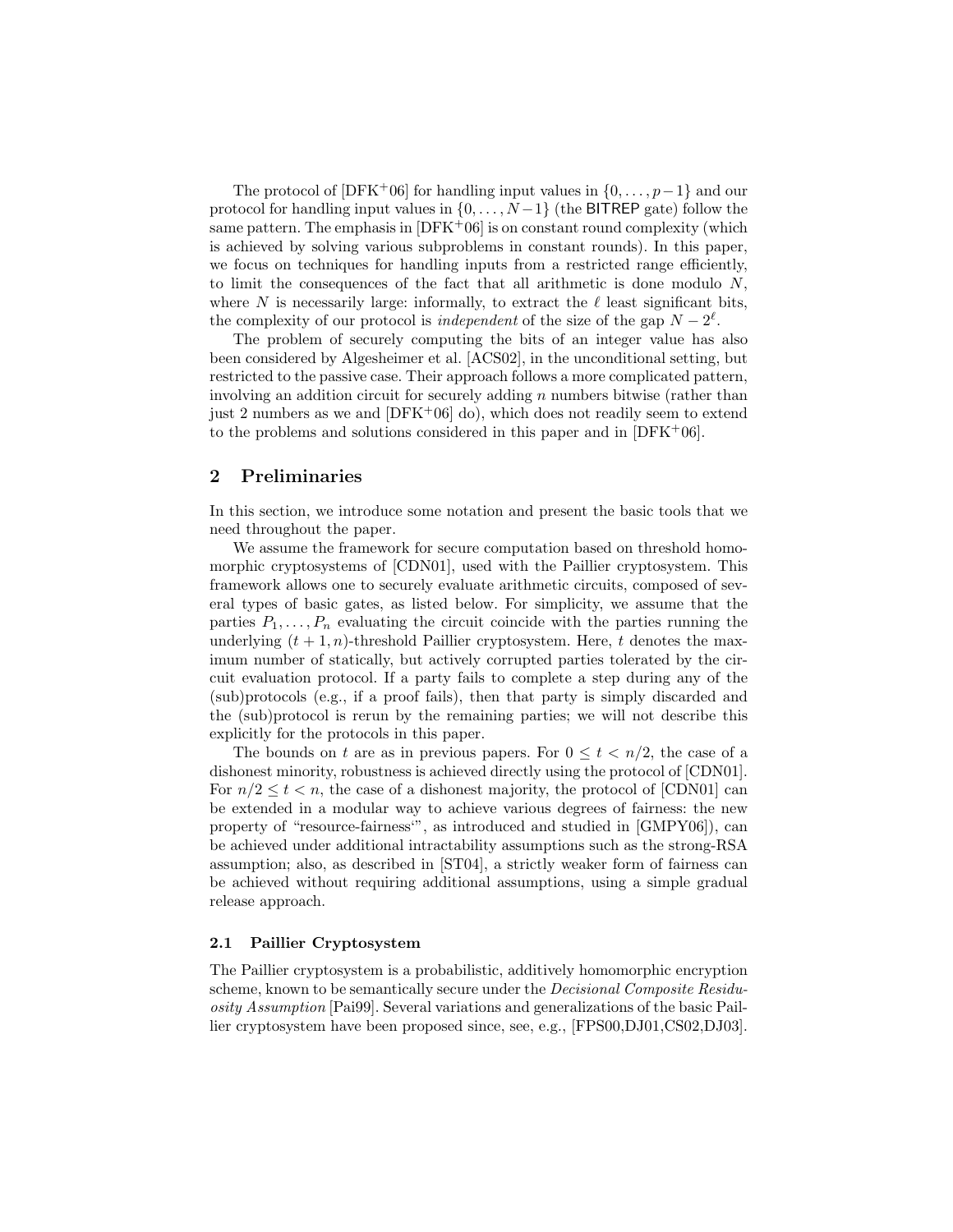Below, we summarize the threshold variant of a generalized Paillier cryptosystem, as introduced in [DJ01, Section 4.1], but any other variant providing threshold decryption can be used as well for our purposes.

The public key consists of an RSA modulus  $N = pq$  of bit length k (security parameter), where p, q are safe primes,  $p = 2p' + 1$  and  $q = 2q' + 1$ . The set of plaintexts is given by the additive group  $\mathbb{Z}_{N^s}$ , and an encryption of a message  $x \in \mathbb{Z}_{N^s}$  takes the form  $[[x]] = (N+1)^{x}r^{N^s} \mod N^{s+1}$  for random  $r \in \mathbb{Z}_{N^{s+1}}^*$ (case  $s = 1$  corresponds to the basic Paillier cryptosystem).

The private key is given by the unique value  $d \in \mathbb{Z}_{\tau N^s}$  satisfying  $d = 0 \text{ mod } \tau$ and  $d = 1 \text{ mod } N^s$ , where  $\tau = p'q'$ . In the threshold case, polynomial shares  $d_i$ for  $i = 1, \ldots, n$  of d are generated and distributed parties  $P_1, \ldots, P_n$ . Decryption of a ciphertext  $\llbracket x \rrbracket$  is done by means of a  $(t, n)$ -threshold decryption protocol requiring the cooperation of t or more parties,  $1 \le t \le n$ . We refer to [DJ01] for further details, noting that it is also proved that, given a ciphertext and the corresponding plaintext, the decryption protocol can be simulated statistically indistinguishable for an active, static adversary corrupting at most t parties.

Throughout this paper, the results are described for the case  $s = 1$ , as in the original Paillier cryptosystem, such that the plaintext space is simply the additive group  $\mathbb{Z}_N$  (but the results can readily be extended to the case  $s > 1$ ). In this case, the cryptosystem is additively homomorphic over  $\mathbb{Z}_N$ : given  $\llbracket x \rrbracket$ and  $[y]$  with  $x, y \in \mathbb{Z}_N$  we have  $[x + y] = [x][y]$ , where multiplication of ciphertexts is done modulo  $N^2$ . Note that this implies that, for any  $c \in \mathbb{Z}_N$ ,  $\llbracket cx \rrbracket = \llbracket x \rrbracket^c \bmod N^2.$ 

#### 2.2 Efficient Proofs

In order to withstand active attacks, we use several standard types of zeroknowledge proofs ( $\Sigma$ -protocols). We will assume the *random oracle model*, so that all the proofs are non-interactive and can be simulated easily. We use standard proofs for proving plaintext knowledge, equality of plaintexts, and that a plaintext is a bit for given Paillier encryptions.

In particular, we will use efficient *range proofs* by which a party that generated a Paillier encryption  $\llbracket x \rrbracket$  can prove that x belongs to given interval using  $O(1)$  modular exponentiations only. Although the hidden constant is quite large, the  $O(1)$  methods certainly pay off for intervals of length  $2^{100}$  and up, as we need (hence, the size of the non-interactive versions of these proofs is  $O(k)$  for security parameter  $k$ , in the random oracle model). Efficient proofs for showing that a committed integer value belongs to a given interval were introduced in [Bou00], and later refined in [Lip03]. The underlying integer commitment scheme of [FO97,DF02] relies on the strong RSA assumption. By proving equality of such a committed value and an encrypted value (see, e.g., [DJ02]), one can thus prove that an encrypted value belongs to a given interval.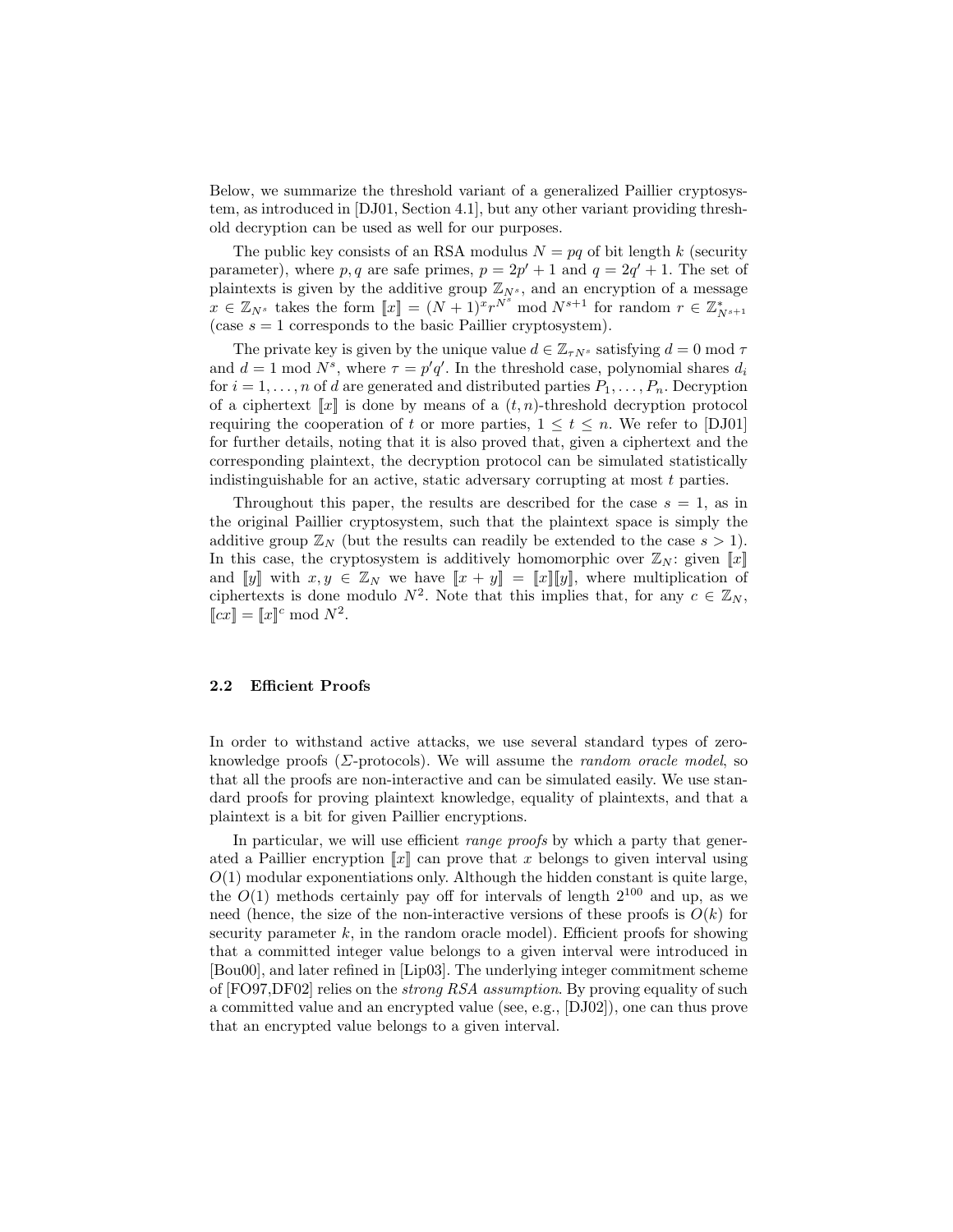#### 2.3 Basic Gates and Circuits

In this section, we briefly describe the secure subprotocols (gates and circuits) we need for our protocols. The distinction between gates and circuits may be somewhat arbitrary.

We describe the standard gates for multiplication and inversion modulo  $N$ , followed by two gates (or circuits) for jointly generating random values. Finally, we describe circuits for the bitwise operations used in our protocols. These are the basic arithmetic operators for addition and subtraction of integers, and the basic relational operators for comparison of integers.

The exact details of these gates and circuits are immaterial to the validity of our constructions, but we do give an indication of the broadcast and round complexities.

Multiplication and Inversion Gates The general multiplication gate developed in [CDN01] allows n parties to compute an encryption  $\llbracket xy \rrbracket$  given encryptions  $\llbracket x \rrbracket$  and  $\llbracket y \rrbracket$ , where  $x, y \in \mathbb{Z}_N$ , in a constant number of rounds.

In case one of the inputs, say input  $x$ , is private to one of the parties, say party  $P_i$ , the following simplified multiplication protocol can be used, requiring no interaction at all. Party  $P_i$  computes  $\llbracket xy \rrbracket$  directly from  $\llbracket y \rrbracket$  using the homomorphic property  $[[xy]] = [[y]]^x$ . Party  $P_i$  also generates a  $\Sigma$ -proof showing that it computed  $\llbracket xy \rrbracket$  correctly w.r.t.  $\llbracket x \rrbracket$  and  $\llbracket y \rrbracket$ . We will refer to this gate as a private-multiplier gate.

An inversion gate allows n parties to compute an encryption  $\llbracket x^{-1} \rrbracket$  given encryption [x], with  $x \in \mathbb{Z}_N^*$ , in a constant number of rounds [CDN01].

The broadcast complexity is  $O(nk)$  bits for a multiplication gate and an inversion gate, and  $O(k)$  bits for a private-multiplier gate.

Random Invertible Element Gates All parties choose a random element  $r_i \in_R \mathbb{Z}_N^*$  and broadcast an encryption  $[\![r_i]\!]$  together with a  $\Sigma$ -proof for knowledge of the plaintext  $r_i$ . Finally,  $\llbracket r \rrbracket = \llbracket \sum_{i=1}^{n} r_i \rrbracket$  is publicly computed. Note that this gate fails with negligible probability.

The broadcast complexity is  $O(nk)$  bits.

Random-Bit Gates We list three protocols for jointly generating encrypted random bits. Each protocol starts the same. For  $i = 1, \ldots, n$ , party  $P_i$  generates a uniformly random bit  $b_i \in \{0,1\}$  and broadcasts  $[[b_i]]$  together with a  $\Sigma$ -proof to show knowledge of  $b_i$  and that  $b_i$  is indeed a bit. To combine bits  $[[b_i]]$  into a joint random bit  $[[b]]$ , with  $b = \bigoplus_{i=1}^n b_i$ , we mention three options:

- use of an unbounded fan-in multiplication gate to compute  $\llbracket b \rrbracket$  in constant rounds, see [CDN01];
- use of  $O(n)$  multiplication gates to compute  $[[b]]$  in  $O(\log n)$  rounds;
- use of  $O(n)$  private-multiplier gates to compute  $[[b]]$  in  $O(n)$  rounds.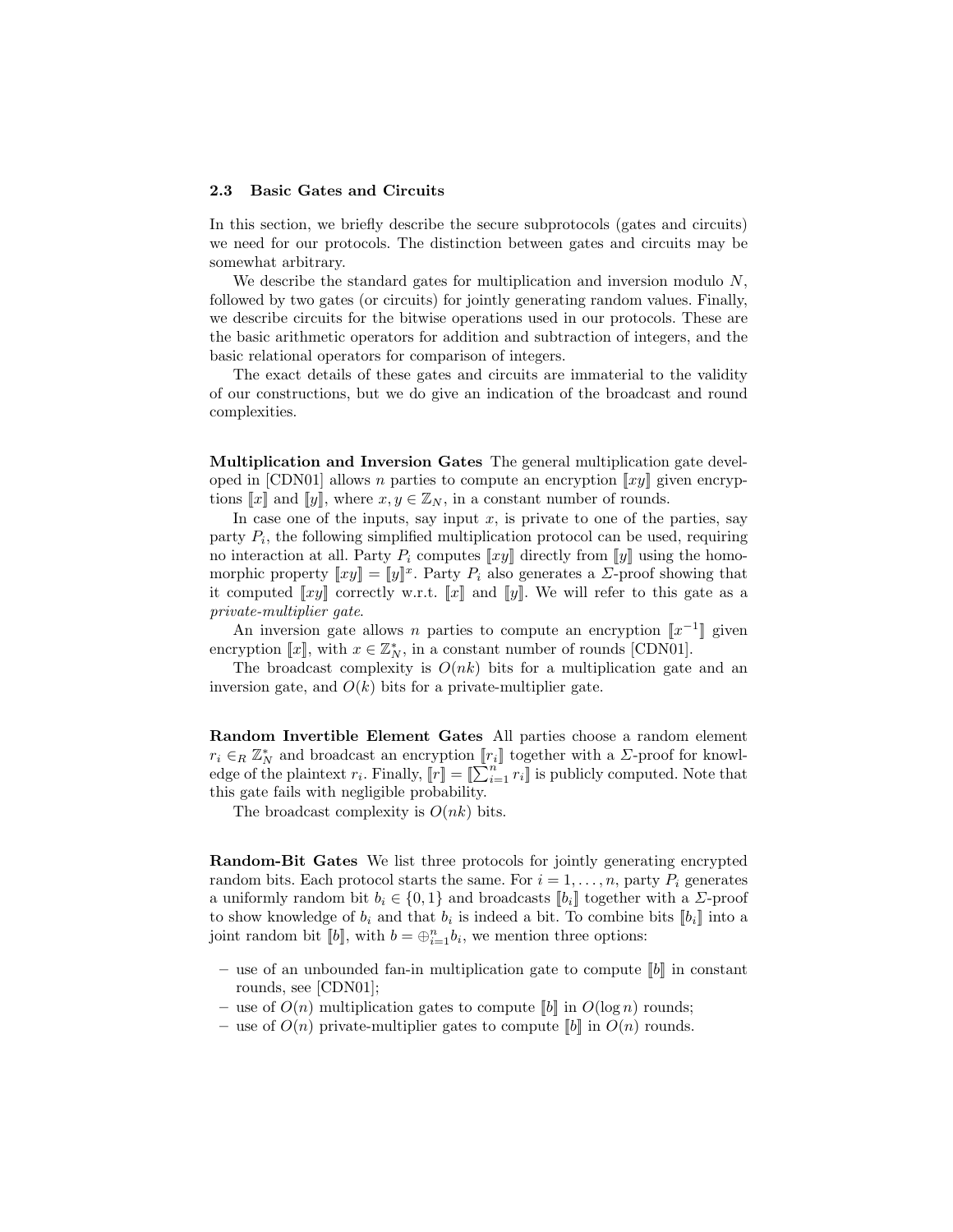The broadcast complexity is  $O(n^2k)$  bits for the first two options (but the hidden constant is significantly higher for the constant rounds protocol), and  $O(nk)$ bits for the last option. Note that the joint random bits can be computed in preprocessing, if so desired, creating an opportunity to use more rounds for a lower broadcast complexity (and for a lower computational complexity too).

Addition and Subtraction Circuits Given encrypted bit representations  $[x_0], \ldots, [x_{m-1}]$  and  $[y_0], \ldots, [y_{m-1}]$  of two numbers  $x, y$ , an addition circuit essentially computes the bits of  $x+y$ , given by  $[[z_0]]$ , ...,  $[[z_{m-1}]]$ ,  $[[c_{m-1}]]$  as follows:

$$
z_i = x_i + y_i + c_{i-1} - 2c_i
$$
  
\n
$$
c_{-1} = 0, \quad c_i = x_i y_i + x_i c_{i-1} + y_i c_{i-1} - 2x_i y_i c_{i-1}.
$$

A similar circuit can be used for subtraction.

Depending on the scenario such a circuit can be refined in various ways. We mention two extreme options. One can optimize for broadcast complexity and use  $O(m)$  rounds to compute an addition with broadcast complexity  $O(mnk)$ bits. At the other extreme, one can optimize for round complexity and use  $O(1)$ rounds as shown in [DFK+06]; their  $O(1)$ -depth circuit for bitwise addition can also be used in the threshold homomorphic setting, resulting in a broadcast complexity of  $O(m \log mn k)$  bits.

Equality and Comparison Circuits Let  $[C]$  denote the Iverson bracket defined by  $[C] = 1$  if  $C \Leftrightarrow$  true and  $[C] = 0$  otherwise. Given encrypted bit representations  $[x_0], \ldots, [x_{m-1}]$  and  $[y_0], \ldots, [y_{m-1}]$  of two numbers  $x, y$ , equality and comparison circuits compute  $[[x = y]]$  or  $[[x < y]]$ , respectively. A  $O(\log m)$ depth circuit for equality is straightforward, leading to round complexity of  $O(\log m)$  and broadcast complexity of  $O(mnk)$  bits. Interestingly,  $O(1)$  rounds and  $O(mnk)$  bits are also achievable as shown in [DFK+06]; again their methods carry over to the threshold homomorphic setting.

## 3 LSB Gate

We present a protocol for securely computing the least significant bit, which on input  $\llbracket x \rrbracket$ , outputs an encryption  $\llbracket x_0 \rrbracket$ . To obtain a particularly efficient solution, we assume that x is a bounded value, that is,  $0 \le x < 2^m$  where the value of m is restricted as a function of  $N$ , the number of parties  $n$ , and a security parameter κ. The parameter κ is chosen such that  $2^{-\kappa}$  is negligible. The restriction on m is that  $m + \kappa + \log_2 n < \log_2 N$ . In practice this is not a severe restriction. For example, if N is a 1024-bit modulus,  $\kappa = 100$ , and  $n = 16$ , then m is bounded above by 920.

#### 3.1 Protocol

The idea is to jointly generate a random value  $\llbracket r \rrbracket$  and to decrypt  $\llbracket x + r \rrbracket$  such that (i)  $y = x + r$  is statistically indistinguishable from random and (ii)  $[x_0]$  can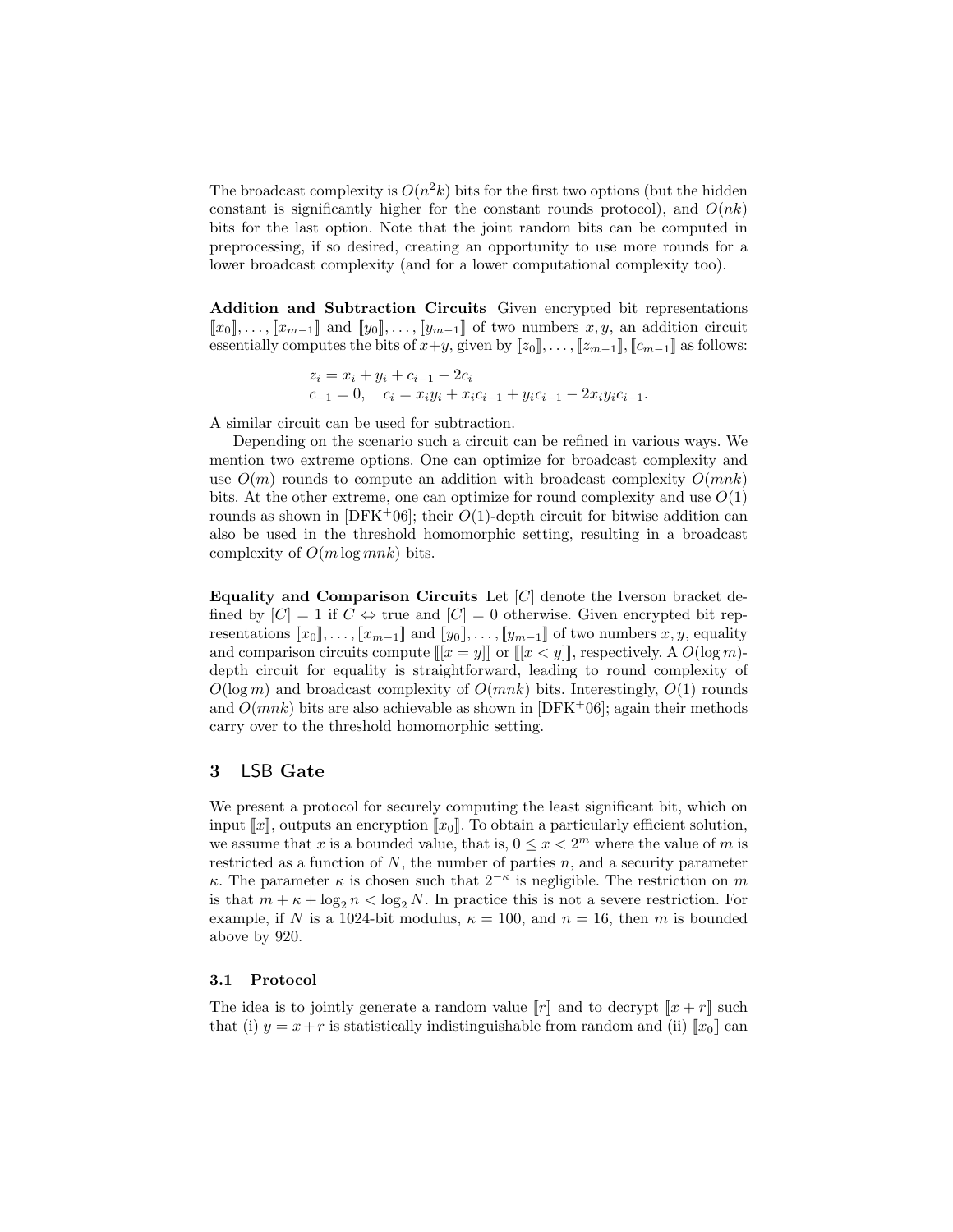be recovered from  $y_0$  and  $||r_0||$ . To this end, the random value r will be generated in the form  $r = r_0 + 2r_*,$  where  $r_0$  is a bit and  $r_*$  is an integer value from a sufficiently large range.

LSB Gate

- 1. The parties jointly generate a random bit  $[r_0]$ , using a random-bit gate. In parallel, each party  $P_i$  chooses  $r_{*,i} \in R$  $\{0, \ldots, 2^{m+\kappa-1}-1\}$  and broadcasts  $\llbracket r_{*,i} \rrbracket$  accompanied with a range proof that the encryption is correctly formed. The encryption  $[[r_*]]$  with  $r_* = \sum_{i=1}^n r_{*,i}$  is publicly computed.
- 2. The encryption  $\llbracket x \rrbracket \llbracket r_0 \rrbracket \llbracket \bar{r}_* \rrbracket^2$  is formed and jointly decrypted to reveal the value  $y = x + r$ , where  $r = r_0 + 2r_*$ .
- 3. The output is  $[r_0 \oplus y_0]$ , which can be computed publicly from  $[r_0]$  and  $y_0$ , as  $r_0 \oplus y_0 = r_0 + y_0 - 2r_0y_0$ .

The broadcast complexity incurred by the range proofs in the first step of the protocol is limited to  $O(nk)$  bits, assuming an efficient range proof is used, as mentioned in Section 2.2. The broadcast complexity of the entire protocol depends on the broadcast complexity of the random-bit gate used for generating  $[r_0]$ , and varies between  $O(n^2k)$  bits (and  $O(1)$  round complexity) and  $O(nk)$ bits (and  $O(n)$  round complexity).

We note that once  $x_0$  is computed, the next bit of x can be computed by applying the protocol to  $[x_*]$ , with  $x_* = (x - x_0)/2$ . Indeed, the homomorphic property implies  $[[x_*]] = ([x]/[[x_0]])^{1/2}$ , where  $1/2 = (N+1)/2$  is the inverse of 2 modulo  $N$ . This way all of the bits of  $x$  can be recovered.

#### 3.2 Security

The value output by the protocol is correct because  $y_0 = x_0 \oplus r_0$ , as the addition  $y = x + r$  is computed over the integers (the limited size of x and r ensures that  $0 \leq x + r < N$ .

Next, we show that the protocol can be simulated, assuming that the randombit gate can be simulated when given an output  $\lbrack \lbrack \tilde{r}_0 \rbrack$ . Of course, the bit  $\tilde{r}_0$  should be distributed uniformly.

**Theorem 1.** On input  $\llbracket x \rrbracket$  and  $\llbracket x_0 \rrbracket$ , where  $0 \leq x < 2^m$ , the LSB gate can be simulated in a statistically indistinguishable manner.

*Proof.* Let  $x_* = (x - x_0)/2$ . Then  $[x_*] = ([x]/[x_0])^{1/2}$ .

To argue that no additional information on  $x$  is leaked we present the following simulation of the protocol. The simulation takes as input encryptions  $\llbracket x \rrbracket$ and  $[x_0]$ . Given this information, the simulator is able to generate a complete transcript for the protocol, for which the distribution is exactly the same as in real executions of the protocol. Note that we have to ensure that the simulator "knows" the plaintext for the joint decryption step in the middle of the protocol, as the simulator for the threshold decryption protocol needs both a ciphertext and the corresponding plaintext as input.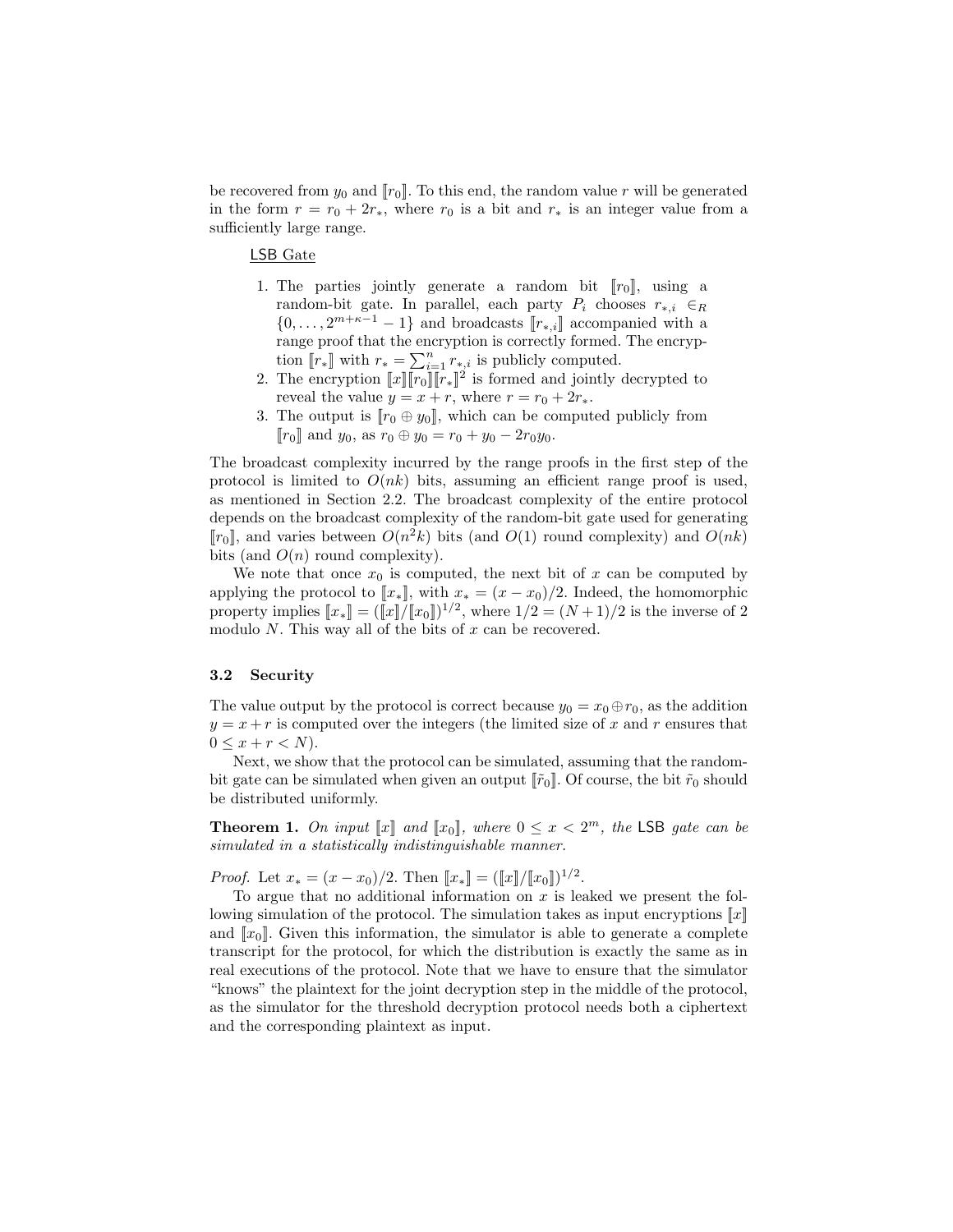Assume w.l.o.g. that parties  $P_1, \ldots, P_t$  are corrupted. The simulator chooses  $\tilde{y}_0 \in_R \{0,1\}$ . We use the simulator for the random-bit gate to obtain a simulation for output  $\|\tilde{r}_0\|$  with  $\tilde{r}_0 = x_0 \oplus \tilde{y}_0$ . This encryption can be computed from the given encryption  $\llbracket x_0 \rrbracket$ , using  $\tilde{y}_0$ . In parallel, the simulator lets the adversary run the first step of the protocol for parties  $P_1, \ldots, P_t$ , each time rewinding the proofs of knowledge used to extract the values  $r_{*,1}, \ldots, r_{*,t}$ . Subsequently, the simulator runs the first step of the protocol for parties  $P_{t+1}, \ldots, P_{n-1}$  as in the real protocol, resulting in the values  $r_{*,t+1}, \ldots, r_{*,n-1}$ . For party  $P_n$ , however, the simulator first generates  $s \in_R \{0, \ldots, 2^{m+\kappa-1}-1\}$ , and sets  $\tilde{r}_{*,n} =$  $s-x_* - (x_0 + \tilde{r}_0 - \tilde{y}_0)/2$ . Then  $[\tilde{r}_{*,n}]$  can be computed using  $[x_0]$  and  $[x_*]$ . The range proof for  $[\tilde{r}_{\ast,n}]$  is generated using the simulator for these proofs. Finally, the simulator sets  $\tilde{r}_* = \sum_{i=1}^{n-1} r_{*,i} + \tilde{r}_{*,n}$ .

As a result, we have that

$$
\llbracket x + \tilde{r}_0 + 2\tilde{r}_* \rrbracket = \llbracket x + \tilde{r}_0 + 2\sum_{i=1}^{n-1} r_{*,i} + 2s - 2x_* - (x_0 + \tilde{r}_0 - \tilde{y}_0) \rrbracket = \llbracket \tilde{y}_0 + 2(\sum_{i=1}^{n-1} r_{*,i} + s) \rrbracket,
$$

for which the simulator knows the decryption, as required.

By construction, the values are all consistent. We need to argue that all the probability distributions for these values are correct too. Clearly, the values for parties  $P_1, \ldots, P_{n-1}$  follow the right distribution. Since  $\tilde{y}_0$  is a uniformly random bit, so is  $\tilde{r}_0$ . Finally, the distribution of  $r_{*,n} = s - x_* - (x_0 + \tilde{r}_0 - \tilde{y}_0)/2$  is statistically indistinguishable from the uniform distribution on  $\{0, \ldots, 2^{m+\kappa-1}-1\}$ 1}, because  $s \in_R \{0, \ldots, 2^{m+\kappa-1}-1\}$  and the term  $x_* + (x_0 + \tilde{r}_0 - \tilde{y}_0)/2 =$  $x_* + x_0(1 - \tilde{y}_0)$  is much smaller than it (bounded above by  $2^m$ ). More precisely, the statistical distance is bounded by  $2^{-\kappa+1}$  (see Appendix A).

# 4 LSBs Gate

Next, we consider the more general case of extracting the  $\ell$  least significant bits of x rather than just the least significant one. We describe the protocol for the case that all of the bits of x are computed (case  $\ell = m$ ); the case  $\ell < m$  can be handled by combining the techniques of this section and the previous section.

#### 4.1 Protocol

Let  $m + \kappa + \log_2 n < \log_2 N$ , as before. On input [x], where  $0 \le x < 2^m$ , the following protocol computes  $[\![x_0]\!], \ldots, [\![x_{m-1}]\!]$  securely. The idea is to jointly generate a random value  $\llbracket r \rrbracket$  and to decrypt  $\llbracket x + r \rrbracket$  such that (i)  $y = x + r$ is statistically indistinguishable from random and (ii)  $[[x_0], \ldots, [[x_{m-1}]]$  can be recovered from  $y_0, \ldots, y_{m-1}$  and  $[\![r_0]\!], \ldots, [\![r_{m-1}]\!].$  To this end, the value r will be generated in the form  $r = \sum_{j=0}^{m-1} r_j 2^j + 2r_*$ , where  $r_0, \ldots, r_{m-1}$  are bits and  $r_*$  is an integer value from a sufficiently large range.

For technical reasons, we will actually compute  $y = x - r$  in (i) and use an addition circuit to perform step (ii).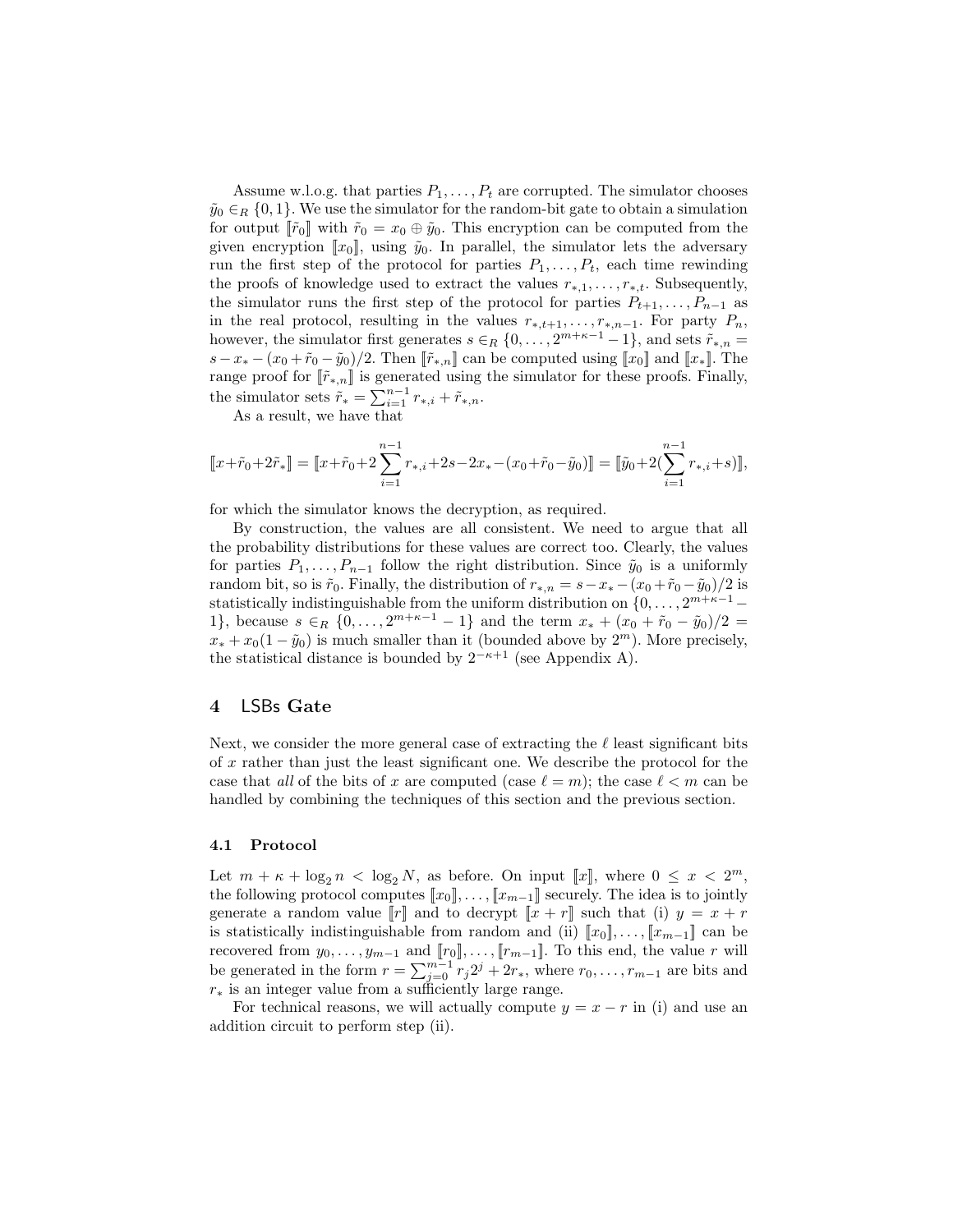#### LSBs Gate

- 1. The parties jointly generate random bits  $[r_0], \ldots, [r_{m-1}],$  using  $m$  random-bit gates. In parallel, each party  $P_i$  chooses  $r_{*,i} \in_R \{0, \ldots, 2^{m+\kappa-1}-1\}$  and broadcasts  $\llbracket r_{*,i} \rrbracket$  accompanied with a range proof that the encryption is correctly formed. The encryption  $[[r_*]]$  with  $r_* = \sum_{i=1}^n r_{*,i}$  is publicly computed.
- 2. The encryption  $\llbracket x r \rrbracket$  is formed and jointly decrypted to reveal the signed value  $y = x - r \in (-n/2, n/2)$ , where  $r =$  $\sum_{j=0}^{m-1} r_j 2^j + r_* 2^m$ . The signed value y is computed such that  $y \equiv x - r \pmod{n}.$
- 3. Let  $y_0, \ldots, y_{m-1}$  denote the binary representation of y mod  $2^m$ . An addition circuit for inputs  $y_0, \ldots, y_{m-1}$  (public) and  $[r_0], \ldots, [r_{m-1}]$  is used to produce an output of m encrypted bits (ignoring the final carry bit, hence computing modulo  $2^m$ ).

Note that the probability that  $y \geq 0$  at step 2 is negligible.

The broadcast complexity of the protocol depends on the broadcast complexity of the random-bit gate used for generating  $[r_0], \ldots, [r_{m-1}]$ , and varies between  $O(mn^2k)$  bits (and  $O(1)$  round complexity) and  $O(mnk)$  bits (and  $O(n)$ ) round complexity).

#### 4.2 Security

The main proof obligation is to show that the protocol can be simulated. We would like to do so given just a matching pair of inputs and outputs, which in this case consists of the encryptions  $\llbracket x \rrbracket$  and  $\llbracket x_0 \rrbracket, \ldots, \llbracket x_{m-1} \rrbracket$ . Unfortunately, such a simulation will not succeed for the LSBs protocol because the protocol is releasing *additional* encryptions apart from the encrypted bits of  $x$ . The problem lies in the addition circuit, as used in the final step of the protocol.

The problem is that an addition circuit (see Section 2.3) releases encrypted carry bits, next to the encrypted output bits. Even with full knowledge of  $r$ , these encrypted carry bits can, in general, not be computed from  $[x_0], \ldots, [x_{m-1}]$ , as this would imply that encryptions such as  $\llbracket x_0 x_1 \rrbracket$ , or other encrypted monomials, can be computed in polynomial time. What is more, the number of monomials that are possibly needed in a simulation is equal to  $2^m$ , hence exponential m.

We observe, however, that to prove simulatability in the framework of [CDN01] it suffices to perform a simulation for input/output pairs of a special form. This is a consequence of the fact that the security proof of [CDN01] (full version) centers around the construction of the so-called  $YAD<sup>b</sup>$  distribution, which is defined as a function of an encrypted bit  $[[b]]$ .

In terms of the  $YAD^b$  distribution, the structure of the security proof is as follows, following an ideal/real approach. The  $YAD<sup>0</sup>$  distribution is identical to the distribution in the ideal case, whereas the  $YAD<sup>1</sup>$  distribution is statistically indistinguishable from the distribution in the real case. Consequently, if an adversary is able to distinguish the ideal/real cases, it follows that the adversary is able to distinguish the  $YAD<sup>0</sup>$  distribution from the  $YAD<sup>1</sup>$  distribution. But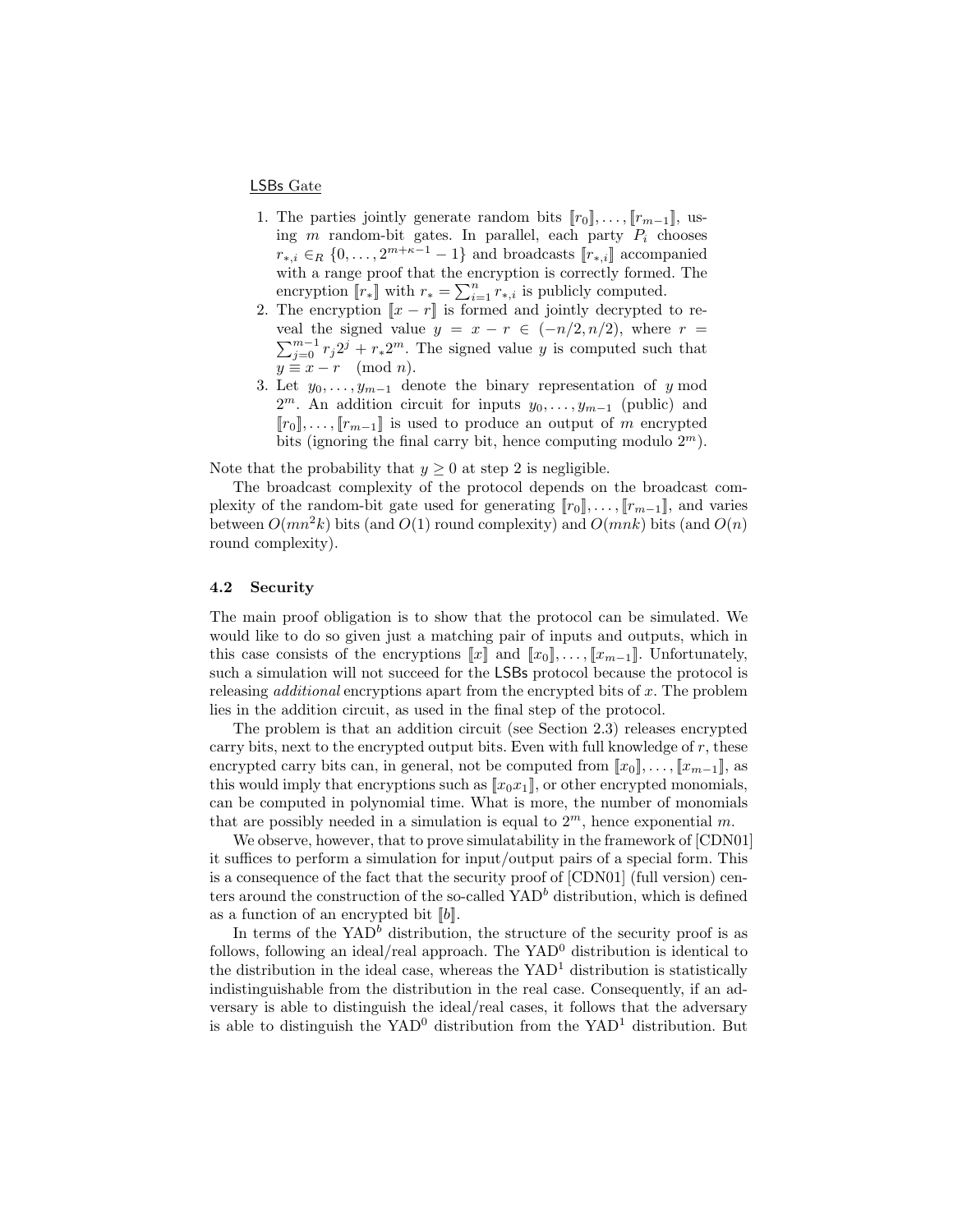the choice between these two distributions is entirely determined by the value of the encrypted bit  $b$ . Hence, a distinguisher for the ideal/real cases implies a distinguisher for the underlying cryptosystem, and it does so in a tight way (without loss in success probability for the distinguisher).

The special form for the input/output pairs is given by  $\|\tilde{x}\| = \|(1-b)x + bx'\|$ , where x and  $x'$  are given in the clear, but bit b is only given as an encryption [b]. The values x and x' correspond to the values arising in the  $YAD^0$  case and the YAD<sup>1</sup> case, respectively, and are *both* known to the simulator. The x-values correspond to fake values used to set up a consistent simulated view  $(b = 0)$ and the  $x'$ -values correspond to the values used to set up a consistent real view  $(b = 1).$ 

Thus, the security is stated in a less general way, but still sufficiently general to match the (adapted) framework of [CDN01]. Stating the security of a gate (or, sub-circuit) in this way allows one to capture the security in a modular way, while retaining the tightness of the overall reduction. Clearly, this idea is more widely applicable, beyond the gates we are considering in this paper.

**Theorem 2.** Given input values  $x, x'$  with  $0 \le x, x' < 2^m$  and an encryption  $[$ b $]$  with  $b \in \{0, 1\}$ , the LSBs gate can be simulated statistically indistinguishably for input  $\llbracket \tilde{x} \rrbracket = \llbracket (1-b)x + bx' \rrbracket$ .

*Proof.* The goal is to generate a simulated transcript for input  $\llbracket \tilde{x} \rrbracket = \llbracket (1$  $b)x + bx'$ , which is to the adversary statistically indistinguishable from a real transcript. The values of  $x, x'$  and  $[[b]]$  are available to the simulator.

Assume w.l.o.g. that parties  $P_1, \ldots, P_t$  are corrupted. Pick  $\tilde{r}_0, \ldots, \tilde{r}_{m-1} \in_R$  $\{0,1\}$  and simulate the generation of these random bits. The simulator extracts/generates the values  $r_{*,i}$  for the corrupted/honest parties  $P_i$  (1  $\leq i \leq n$ ). The simulator chooses  $s \in_R \{0, \ldots, 2^{m+\kappa}-1\}$  and sets  $r_{*,n} = s - x - \sum_{j=0}^{m-1} \tilde{r}_j 2^j$ and  $r'_{*,n} = s - x' - \sum_{j=0}^{m-1} \tilde{r}_j 2^j$ . The distributions will be statistically close to the uniform distribution on  $\{0, \ldots, 2^{m+\kappa} - 1\}.$ 

By construction, the simulator knows how to decrypt  $x - r$  and  $x' - r'$ , where  $r = \sum_{j=0}^{m-1} \tilde{r}_j 2^j + r_* 2^m$  and  $r' = \sum_{j=0}^{m-1} \tilde{r}_j 2^j + r'_* 2^m$ , and where  $r_* =$  $\sum_{i=1}^{n-1} r_{*,i} + r_{*,n}$  and  $r'_{*} = \sum_{i=1}^{n-1} r_{*,i} + r'_{*,n}$ 

To complete the proof we need to assign the correct values to all the wires in the addition circuit, consistent with either  $b = 0$  or  $b = 1$ . In both cases, the first input to the addition circuit is  $s_0, \ldots, s_{m-1}$ . The second input is either  $r_0, \ldots, r_{m-1}$  or  $r'_0, \ldots, r'_{m-1}$ , and the corresponding output is  $x_0, \ldots, x_{m-1}$  or  $x'_0, \ldots, x'_{m-1}$ . Now, for each wire, two values can be computed from these values. If values  $v$  and  $v'$  are thus computed for such a wire, we assign the encryption  $\llbracket (1-b)v + bv' \rrbracket$  to the wire.

This leads to a consistent assignment of encryptions to all of the wires. And, therefore the simulators for the multiplication gates constituting the addition circuit can be used to complete the simulation.

The values generated by the simulator are all consistent. Moreover, the distribution of  $-s$  is statistically indistinguishable from the value of y used in the real protocol.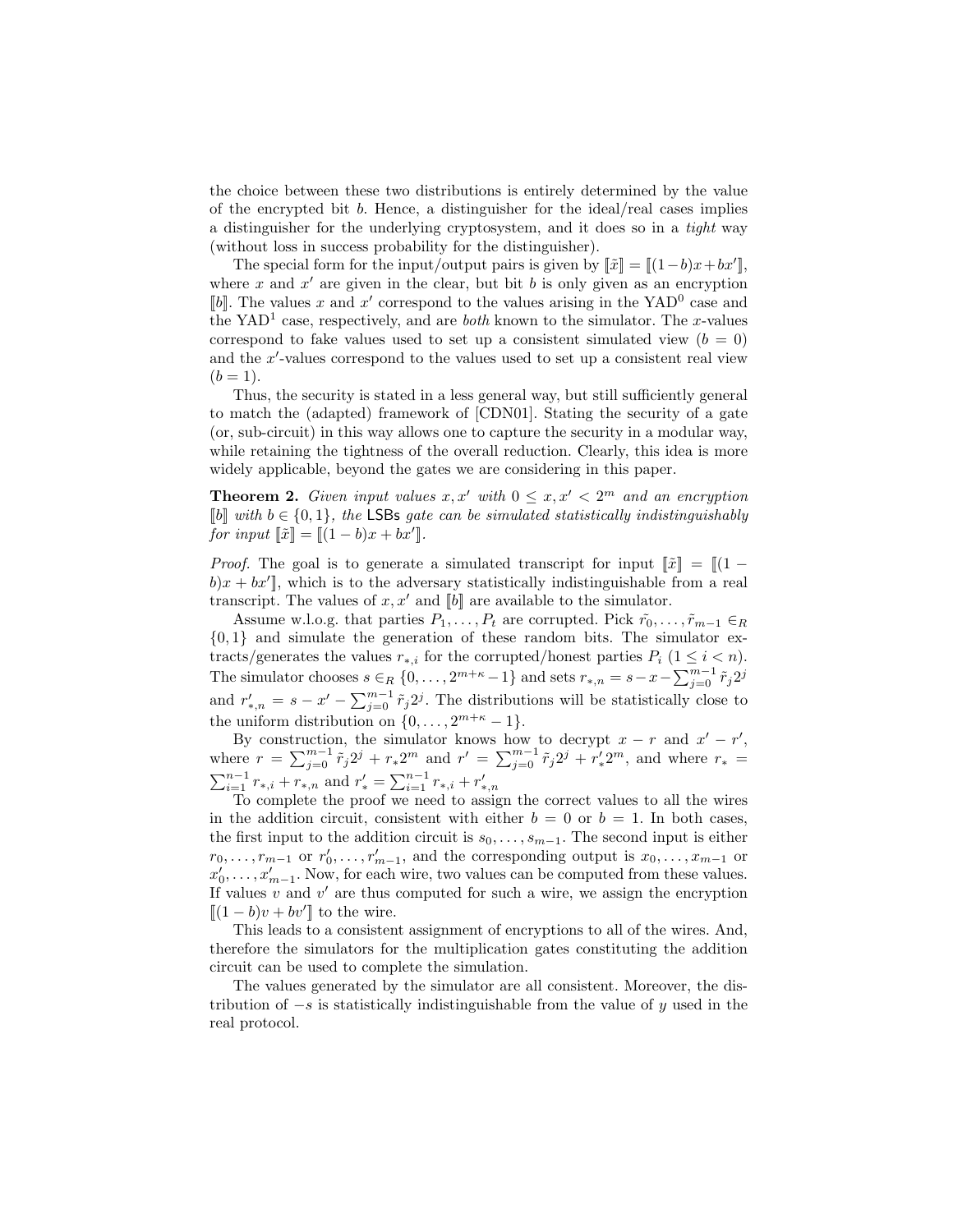# 5 BITREP Gate

In this section we consider the case that x is any value in the range  $[0, N)$ , where N is the value of the Paillier modulus. We first present a protocol for jointly generating a random value  $r \in_R [0, N)$ , given by its bits  $[r_0], \ldots, [r_{m-1}]$ , with  $m$  denoting the bit length of  $N$ . Subsequently, we present the BITREP gate, which converts  $\llbracket x \rrbracket$  into  $\llbracket x_0 \rrbracket, \ldots, \llbracket x_{m-1} \rrbracket$ .

The protocol for generating a random value  $r \in_R [0, N)$  uses the basic protocol for jointly generating m random bits between parties  $P_1, \ldots, P_n$ . We then test whether the integer represented by these m bits is in the range  $[0, N)$ :

- 1. The parties jointly generate random bits  $||r_0||, \ldots, ||r_{m-1}||$ , using m randombit gates.
- 2. A comparison circuit for encrypted inputs  $[r_0], \ldots, [r_{m-1}]$  and public inputs  $N_0, \ldots, N_{m-1}$ , denoting the bits of N, is used to compute  $[[r < N]]$ , where  $r = \sum_{j=0}^{m-1} r_j 2^j$ .
- 3. The value  $\llbracket [r < N] \rrbracket$  is decrypted to see if r is in range; if not, go back to the first step.

The average number of iterations is bounded above by 2.

The protocol for converting  $[x]$  into  $[x_0], \ldots, [x_{m-1}]$ , where  $0 \le x \le N$ , now runs as follows.

# BITREP Gate

- 1. The parties generate encrypted bits  $[r_0], \ldots, [r_{m-1}]$  of a random number  $0 \leq r < N$ .
- 2. The parties compute  $\llbracket x \rrbracket \prod_{j=0}^{m-1} \llbracket r_j \rrbracket^{2^j}$  and perform a threshold decryption to obtain  $y = x + r \mod N$ ,  $0 \le y < N$ .
- 3. Using a subtraction circuit with  $y_0, \ldots, y_{m-1}$  and  $[r_0], \ldots, [r_{m-1}]$  as inputs, the parties determine the bit representation  $[z_0], \ldots, [z_m]$  of the value  $z = x$  or  $z = x - N$ , where  $z_m$  is a sign bit.
- 4. The parties reduce the value of z modulo N, by adding  $Nz_m$  to z using an addition circuit with inputs  $\llbracket (Nz_m)_0 \rrbracket, \ldots, \llbracket (Nz_m)_{m-1} \rrbracket$ and  $[[z_0], \ldots, [[z_{m-1}]].$

Note that the equality  $y = x + r$  holds in  $\mathbb{Z}_n$  but not necessarily in  $\mathbb{Z}$ . But if  $y \neq x + r$  over the integers, then it follows that  $y = x + r - N$  must hold over the integers, since  $0 \le x < N$  and  $0 \le r < N$ . In step 3, the case  $z = x$  occurs exactly when  $y = x + r$  over the integers, and the case  $z = x - N$  occurs when  $y = x + r - N.$ 

The security is proved similar as in the previous section.

**Theorem 3.** Given input values x, x' with  $0 \leq x, x' \leq N$  and an encryption  $[[b]]$ with  $b \in \{0,1\}$ , the BITREP gate can be simulated statistically indistinguishably for input  $\llbracket \tilde{x} \rrbracket = \llbracket (1-b)x + bx' \rrbracket$ .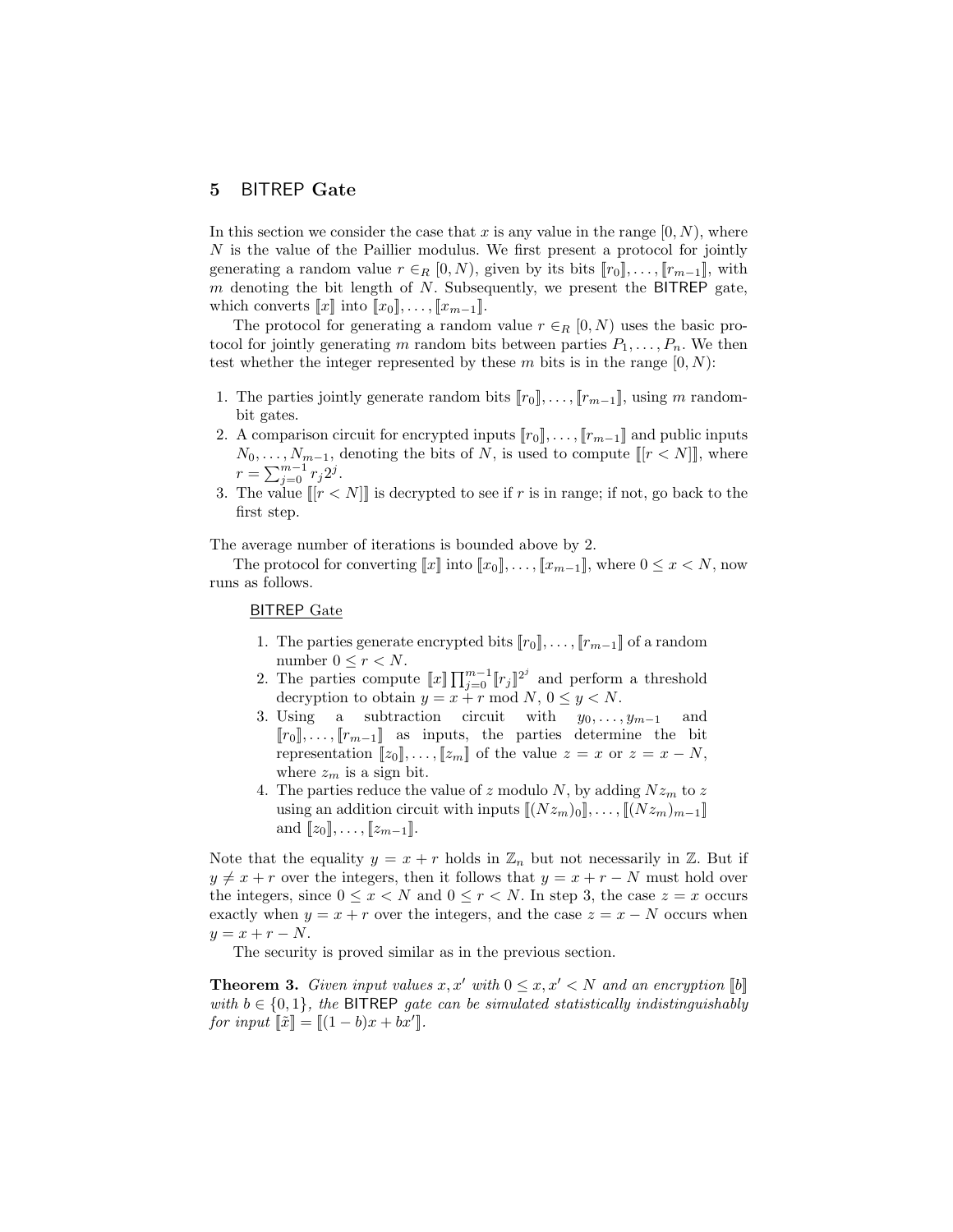## 6 Applications

The result of [CDN01] shows how to efficiently evaluate arithmetic circuits composed of addition/subtraction gates and multiplication/division gates defined over  $\mathbb{Z}_N$ . This way large numbers can be handled, practically independent of the size of the numbers. This contrasts favorably with approaches based on Boolean circuits, where arithmetic is done in a bitwise fashion. However, as argued in the introduction, the potential of arithmetic circuits is limited when some (inherently) bitwise operations are required as well. Without binary conversion gates, one is forced to perform the entire computation using a (large) Boolean circuit.

The relational operators such as  $\langle$  and  $=$  are typically handled by representing the numbers in binary form. Another important example is exponentiation, where one wishes to compute  $\llbracket x^y \rrbracket$  securely, given  $\llbracket x \rrbracket$  and  $\llbracket y \rrbracket$ . Using a method of repeated squaring one may compute  $\llbracket x^y \rrbracket$  using  $O(m)$  multiplication gates, once [y] is converted into binary, given by its encrypted bits  $[y_0], \ldots, [y_{m-1}]$ , say.

As an interesting application we close this paper with a discussion of private biometric authentication. This topic received quite some attention during the last years, see e.g., [DRS04,TG04,KAMR04]. The goal of private biometric authentication is to identify or authenticate people based on their physical characteristics  $(\text{fingerprint}, \text{iris}, \dots)$  without revealing any information on these personal characteristics to the verifier or an attacker. This problem has been investigated in the information theoretical setting by several authors [TG04,DRS04]. They gave general constructions (using "helper data" and "fuzzy extractors" resp.). At the same time, it was shown that perfect privacy cannot be achieved from an information theoretic point of view. It is therefore natural to explore whether a full privacy preserving and efficient biometric authentication scheme can be constructed in the cryptographic setting. Below, we briefly describe how this is achieved.

The heart of the system is formed by a set of servers which correspond to the parties  $P_1, \ldots, P_n$  sharing the private key for a threshold Paillier cryptosystem. These servers will match encrypted biometric templates as obtained during enrollment of the users against encrypted biometric templates as measured by sensors as part of an authentication protocol. Since the sensors are typically lightweight devices, the goal is to minimize the computational load for the sensors.

Authentication of a user will succeed if the biometric template  $Y = (y_1, \ldots, y_m)$ measured by a sensor is sufficiently close to the biometric template  $X = (x_1, \ldots, x_m)$ obtained during enrollment. For instance, assuming that the biometric templates are actually bit strings in  $\{0,1\}^m$ , a possible similarity measure is the Hamming distance between the bit strings: if  $d_H(X, Y) < T$ , where T is a predetermined threshold, then  $X$  and  $Y$  are said to match.

The BITREP gate can now be used as follows. To minimize the work for the sensor we let the sensor first convert the measured biometric template Y to an integer  $y \in \{0, \ldots, 2^m - 1\}$ , using an obvious mapping. The sensor is then required to release the encrypted value  $\llbracket y \rrbracket$  together with the claimed identifier for the person being authenticated. At the server side, the encrypted bits of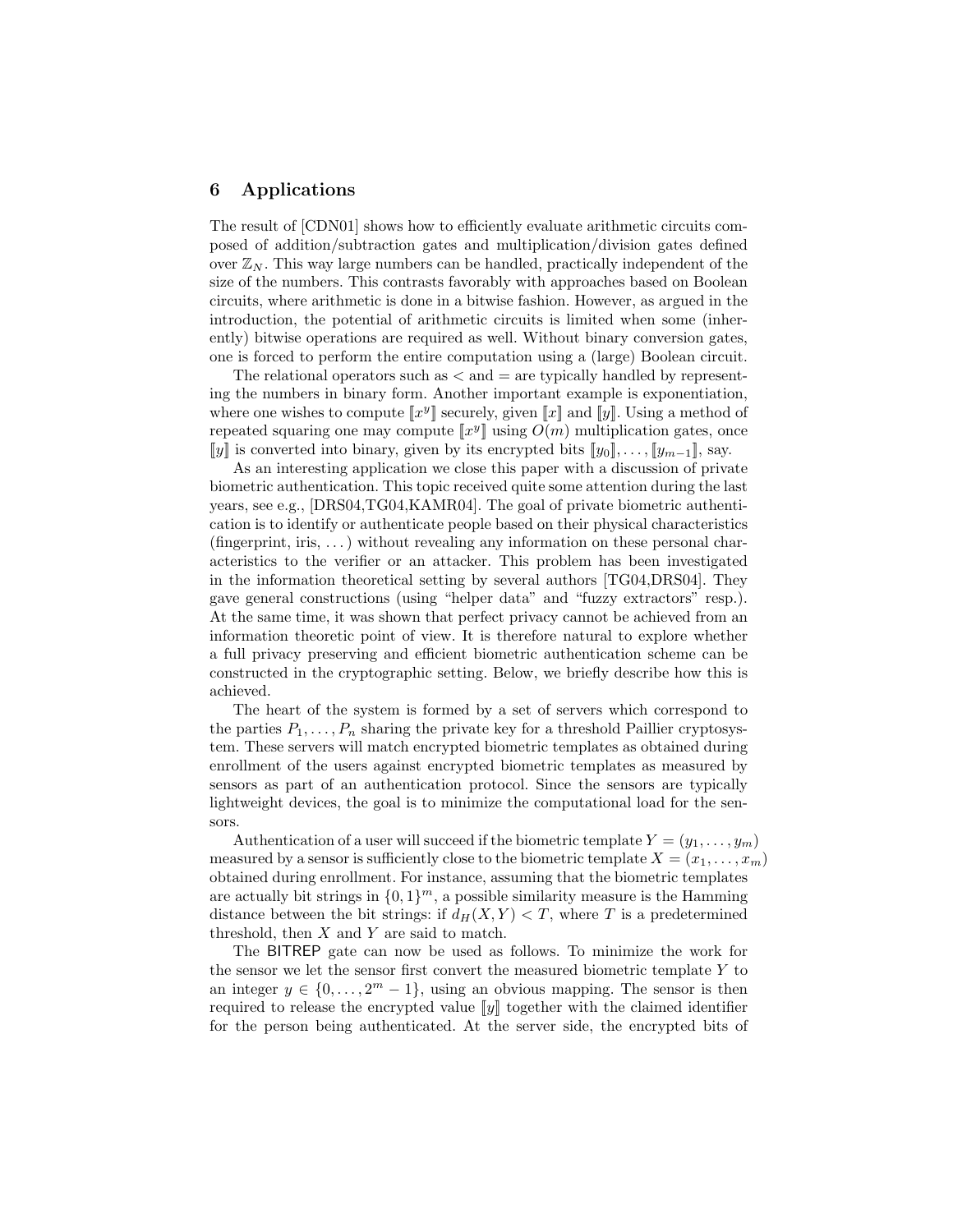Y are recovered using a BITREP gate (or, an LSBs gate if appropriate), before running a secure matching protocol on the encrypted bits of  $X$  and  $Y$ .

Acknowledgements We would like to thank the anonymous referees for their helpful comments.

# References

- [ACS02] J. Algesheimer, J. Camenisch, and V. Shoup. Efficient computation modulo a shared secret with application to the generation of shared safe-prime products. In Advances in Cryptology—CRYPTO '02, volume 2442 of Lecture Notes in Computer Science, pages 417–432, Berlin, 2002. Springer-Verlag.
- [Bou00] F. Boudot. Efficient proofs that a committed number lies in an interval. In Advances in Cryptology—EUROCRYPT '00, volume 1807 of Lecture Notes in Computer Science, pages 431–444, Berlin, 2000. Springer-Verlag.
- [CDN01] R. Cramer, I. Damgård, and J.B. Nielsen. Multiparty computation from threshold homomorphic encryption. In Advances in Cryptology-EUROCRYPT '01, volume 2045 of Lecture Notes in Computer Science, pages 280–300, Berlin, 2001. Springer-Verlag. Full version eprint.iacr.org/2000/055, October 27, 2000.
- [CFSY96] R. Cramer, M. Franklin, B. Schoenmakers, and M. Yung. Multi-authority secret ballot elections with linear work. In Advances in Cryptology-EUROCRYPT '96, volume 1070 of Lecture Notes in Computer Science, pages 72–83, Berlin, 1996. Springer-Verlag.
- [CS02] R. Cramer and V. Shoup. Universal hash proofs and a paradigm for adaptive chosen ciphertext secure public-key encryption. In Advances in Cryptology—EUROCRYPT '02, volume 2332 of Lecture Notes in Computer Science, pages 45–64, Berlin, 2002. Springer-Verlag.
- [DF02] I. Damgård and E. Fujisaki. A statistically-hiding integer commitment scheme based on groups with hidden order. In Advances in Cryptology-ASIACRYPT '02, volume 2501 of Lecture Notes in Computer Science, pages 125–142, Berlin, 2002. Springer-Verlag.
- $[DFK^+06]$  I. Damgård, M. Fitzi, E. Kiltz, J.B. Nielsen, and T. Toft. Unconditionally secure constant-rounds multi-party computation for equality, comparison, bits and exponentiation. In Proc. 3rd Theory of Cryptography Conference, TCC 2006, volume 3876 of Lecture Notes in Computer Science, pages 285– 304, Berlin, 2006. Springer-Verlag.
- [DJ01] I. Damgård and M. Jurik. A generalisation, a simplification and some applications of Paillier's probabilistic public-key system. In Public Key Cryptography—PKC '01, volume 1992 of Lecture Notes in Computer Science, pages 119–136, Berlin, 2001. Springer-Verlag.
- [DJ02] I. Damgård and M. Jurik. Client/server tradeoffs for online elections. In Public Key Cryptography—PKC '02, volume 2274 of Public Key Cryptography—PKC ', pages 125–140, Berlin, 2002. Springer-Verlag.
- [DJ03] I. Damgård and M. Jurik. A length-flexible threshold cryptosystem with applications. In ACISP 2003, volume 2727 of Lecture Notes in Computer Science, pages 350–364, Berlin, 2003. Springer-Verlag.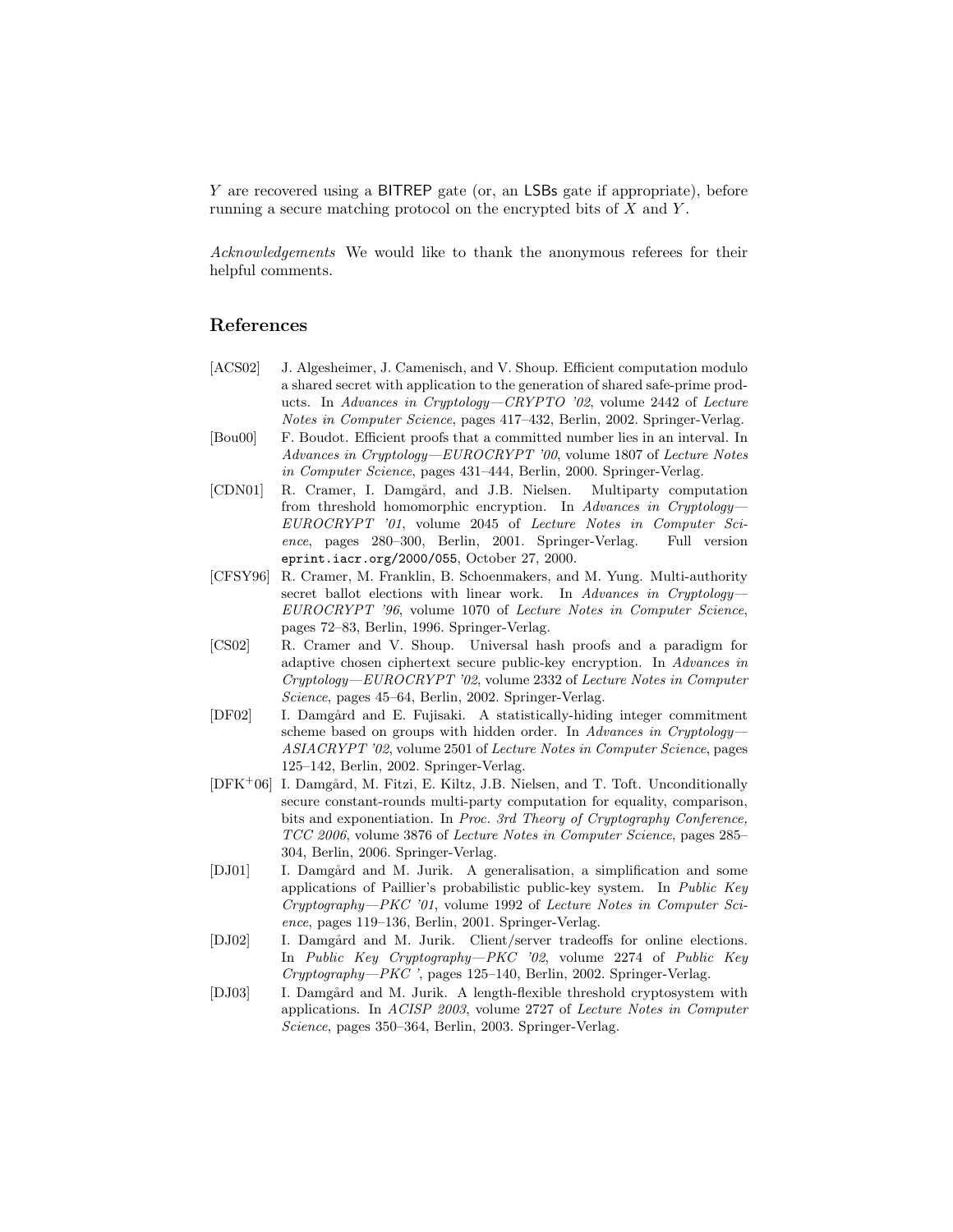- [DRS04] Y. Dodis, M. Reyzin, and A. Smith. Fuzzy extractors: How to generate strong keys from biometrics and other noisy data. In Advances in Cryptology—EUROCRYPT '04, volume 3027 of Lecture Notes in Computer Science, pages 523–540, Berlin, 2004. Springer-Verlag.
- [FO97] E. Fujisaki and T. Okamoto. Statistical zeroknowledge protocols to prove modular polynomial relations. In Advances in Cryptology—CRYPTO '97, volume 1294 of Lecture Notes in Computer Science, pages 16–30, Berlin, 1997. Springer-Verlag.
- [FPS00] P.-A. Fouque, G. Poupard, and J. Stern. Sharing decryption in the context of voting or lotteries. In Financial Cryptography 2000, volume 1962 of Lecture Notes in Computer Science, pages 90–104, Berlin, 2000. Springer-Verlag.
- [GMPY06] J. Garay, P. MacKenzie, M. Prabhakaran, and K. Yang. Resource fairness and composability of cryptographic protocols. In Proc. 3rd Theory of Cryptography Conference, TCC 2006, volume 3876 of Lecture Notes in Computer Science, pages 404–428, Berlin, 2006. Springer-Verlag.
- [KAMR04] F. Kerschbaum, M.J. Atallah, D. M'Raïhi, and J.R. Rice. Private fingerprint verification without local storage. In Proceedings of the first International Conference on Biometric Authentication, volume 3072 of Lecture Notes in Computer Science, pages 387–394, Berlin, 2004. Springer-Verlag.
- [Lip03] H. Lipmaa. On diophantine complexity and statistical zero-knowledge arguments. In Advances in Cryptology—ASIACRYPT '03, volume 2894 of Lecture Notes in Computer Science, pages 398–415, Berlin, 2003. Springer-Verlag.
- [Pai99] P. Paillier. Public-key cryptosystems based on composite degree residuosity classes. In Advances in Cryptology—EUROCRYPT '99, volume 1592 of Lecture Notes in Computer Science, pages 223–238, Berlin, 1999. Springer-Verlag.
- [ST04] B. Schoenmakers and P. Tuyls. Practical two-party computation based on the conditional gate. In Advances in Cryptology—ASIACRYPT '04, volume 3329 of Lecture Notes in Computer Science, pages 119–136, Berlin, 2004. Springer-Verlag.
- [TG04] P. Tuyls and J. Goseling. Capacity and examples of template protecting biometric authentication systems. In Proceedings of Biometric Authentication Workshop, volume 3087 of Lecture Notes in Computer Science, pages 158–170, Berlin, 2004. Springer-Verlag.

# A Statistical Distance

We use elementary results on statistical distance in our proofs. As an illustration we prove the following one.

**Lemma 1.** Let M and K be positive integers,  $M \leq K$ . Let random variable X take on values in  $\{0, \ldots, M-1\}$ , and let random variable U be uniform on  ${0, \ldots, K-1}$ . Then  $\Delta(U, X+U) \leq (M-1)/K$ , and this upper bound is tight.

*Proof.* For any w we have that  $Pr[X + U = w] = \sum_{a=0}^{M-1} Pr[X = a]Pr[U = w]$  $w - a$ , hence that  $0 \leq Pr[X + U = w] \leq 1/K$ , and, if  $M - 1 \leq w < K$ , that